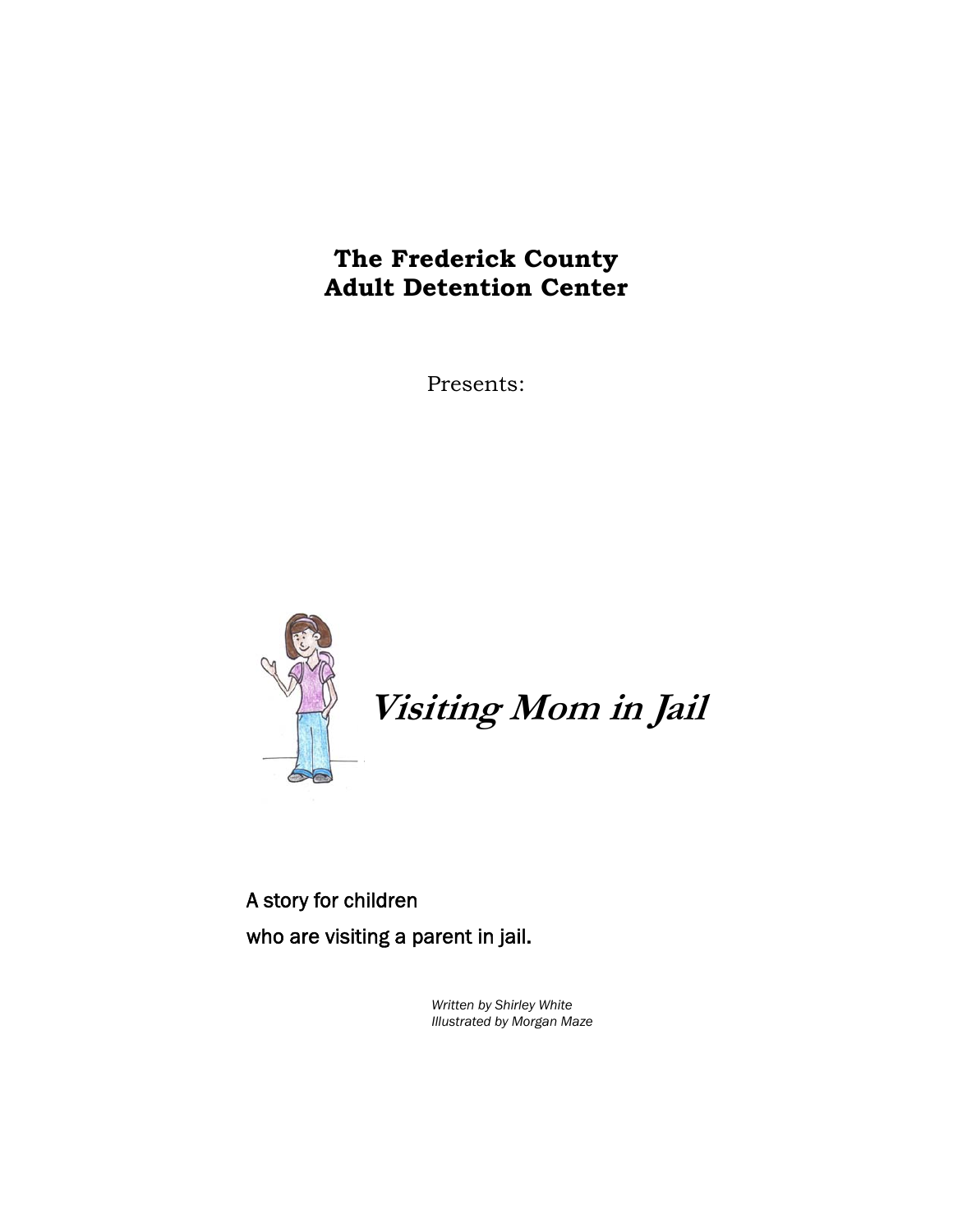### Page 2

## Visiting Mom in Jail



Hi! My name is Brianna. I am eight-almost-nine years old. I am in the third grade at Pleasant View Elementary School and my teacher is Miss Smith. I can read and write and add and subtract and even multiply. My dad thinks I am very smart.

I live at home with my dad, my

mom, my cat Whiskers and my goldfish Tuna. I like to play soccer and with my dolls and watch TV. We have rules in our home. I can't play soccer in the house. That is a rule. I have to pick up my clothes. That is also a rule.



Sometimes I forget or I don't feel like picking up my clothes. Then I have disobeyed a rule. That is when my dad gives me a timeout, or does not let me go visit my friend Taylor who lives down the street. My dad says that grownups have to follow rules, too.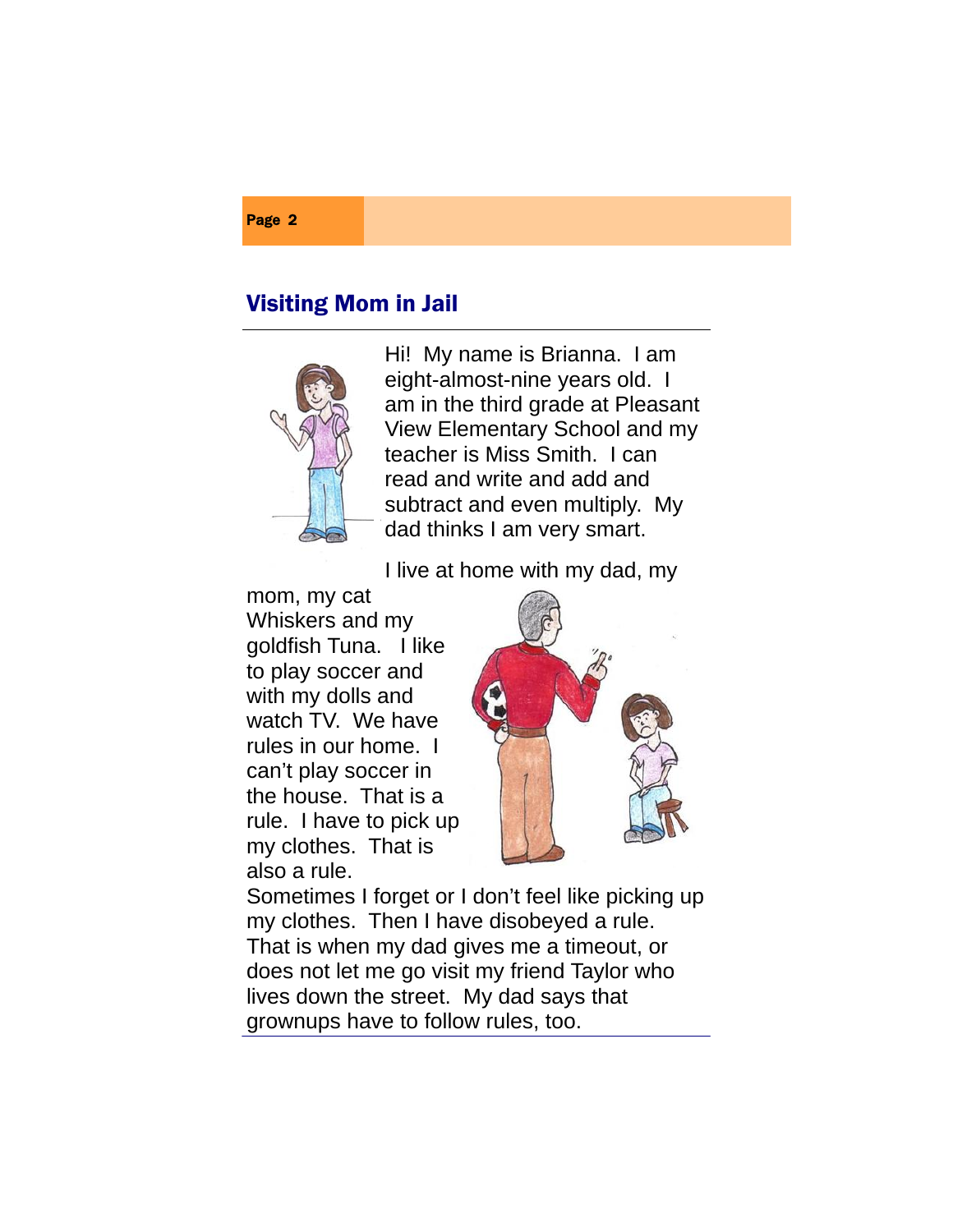My mom used to live at home with us, but she does not live there now. She did not follow a



grownup rule, and she had to go to jail. Jail is like a grownup timeout for not following rules but the grownups

have to live there for a while. When a grownup does not follow a rule they have to go to court and talk to a judge and the judge decides what should happen.

Sometimes the grownup can work to help other people in the community. The judge decides how much time they need to give. Sometimes the judge will tell a person to go to a treatment place to help them get better. And sometimes the judge will tell them that they have to go to jail. The judge decides how long they will have to stay there, and whether they can get a job and go to work from there or not. I miss my mom.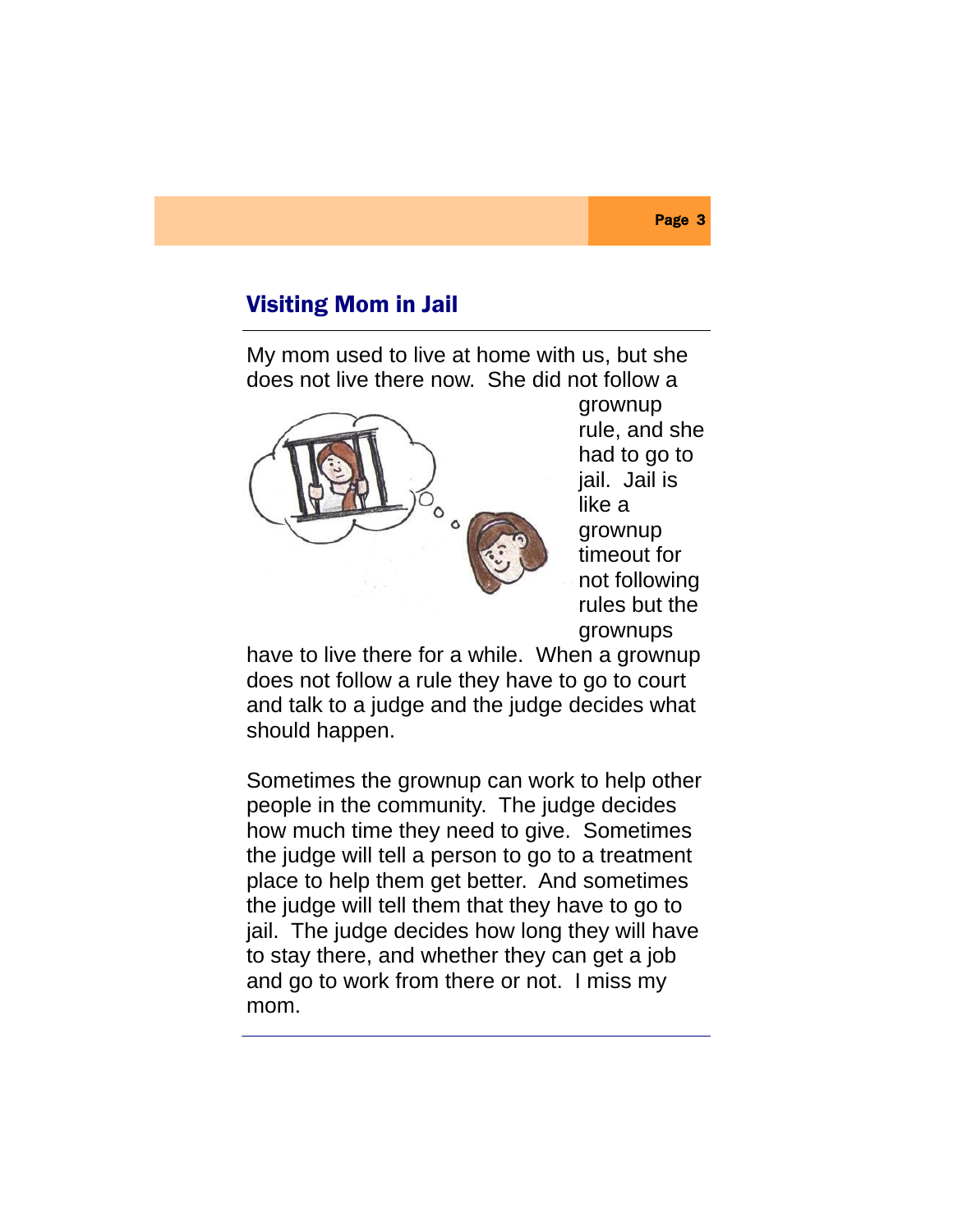When I came home from school yesterday my dad had a surprise for me. He told me to wash



my face and put on clean clothes and we would go for a ride. We were going to visit mom! While we were riding in the car dad

explained that mom is at the Frederick County Adult Detention Center. We could only visit for a half-hour and we would not be able to touch her—we could look at her through a glass window and talk to her on a telephone. There are even rules for visiting. My mom can only have one visit a week.

When we got to the jail I saw police cars in the parking lot. Dad explained that when grownups do not follow the rules a police officer will bring them to the jail. They go to a place called Central Booking. An officer will take their fingerprints and give them new clothes. They will have to answer a lot of questions to make sure they are feeling okay and are not sick.

### Page 4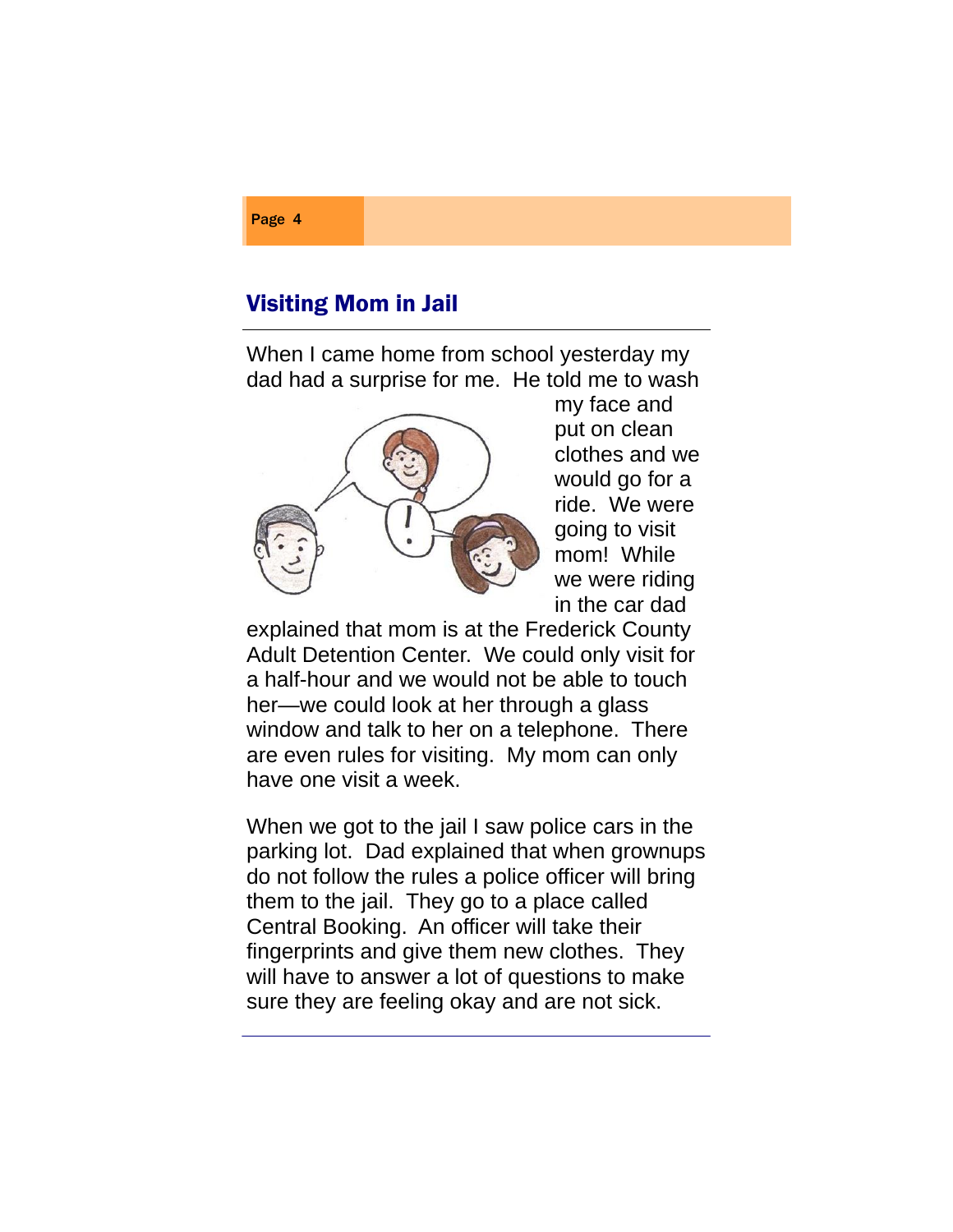

Page 5

Then they will be assigned to a big room with other people who have to have a timeout. This is called a *block*. In the block there are *cells*. They are like little bedrooms.

Two people share a cell. There are bunk beds in the cell, and a sink and a toilet. There is an officer that stays nearby all day, and an officer that stays nearby all night. That is to make sure that all the people are okay.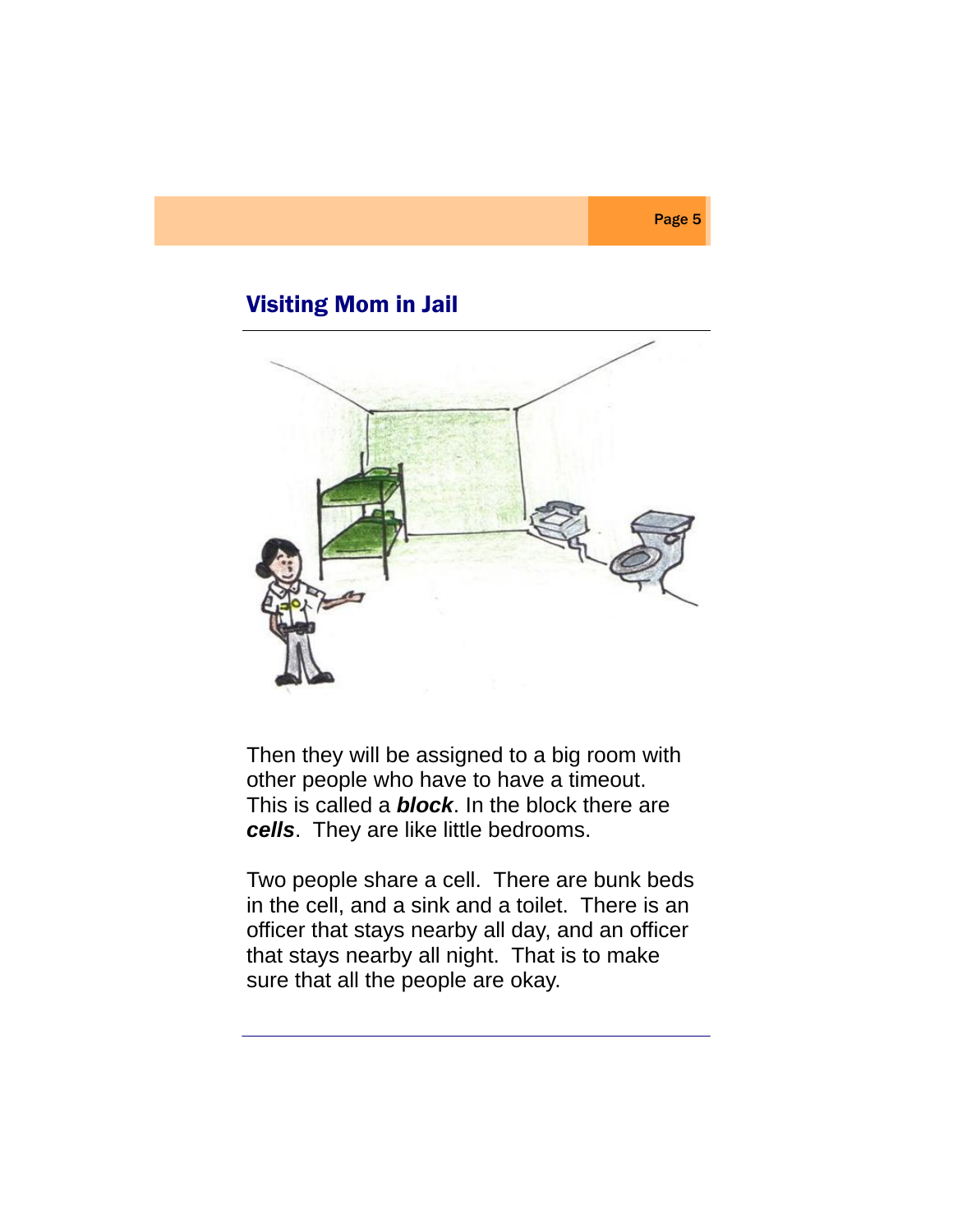We got out of the car and followed a Visitation sign. We walked under a fence with sharp wire on top and we walked through a yard that was all cement. I felt scared but dad said it would be okay. We went into a room with seats and



there was an officer behind a glass window. She was sitting in front of a computer. Everyone was standing in line in front of the glass. Dad said we had to register before we could see mom. When it

was our turn to stand at the glass the officer asked dad for his license. Dad had to stand behind a line and get his picture taken. Then the officer told us *"Group 3, Booth 7".* That was to let us know what group we were in and where we would sit to find mom. The officer said we would have to wait about a half hour until we could visit.

### Page 6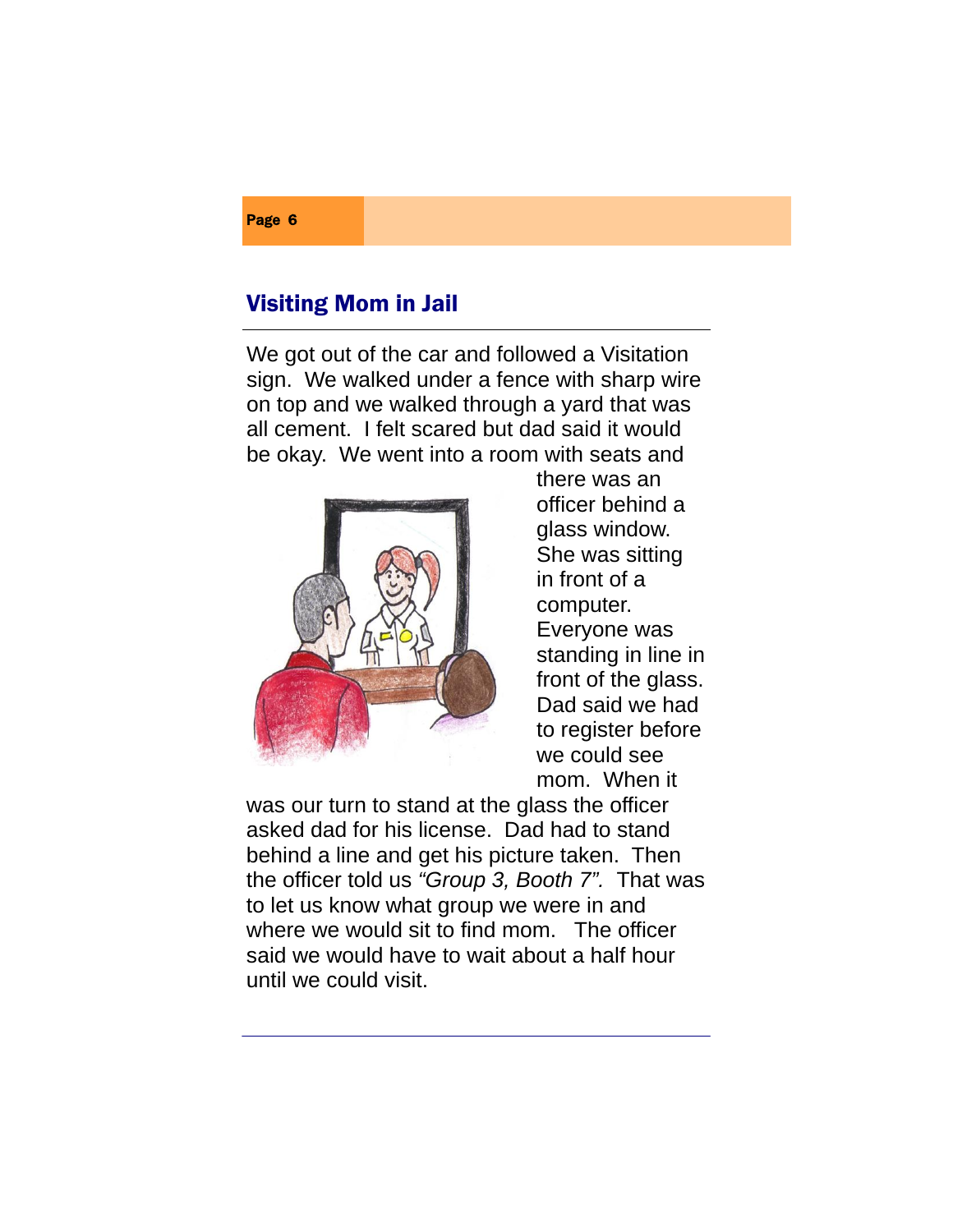There was a little room with painted walls and a table and chair set for children. This is the Children's corner at the Frederick County Adult Detention Center and it has books just for kids like me! Dad said that I could find one book and take it home with me. I went into the room and looked at all the books. If I didn't want to read a book, I put it back on the shelf. I found a great book about a princess and went and sat with dad while I waited to see mom.